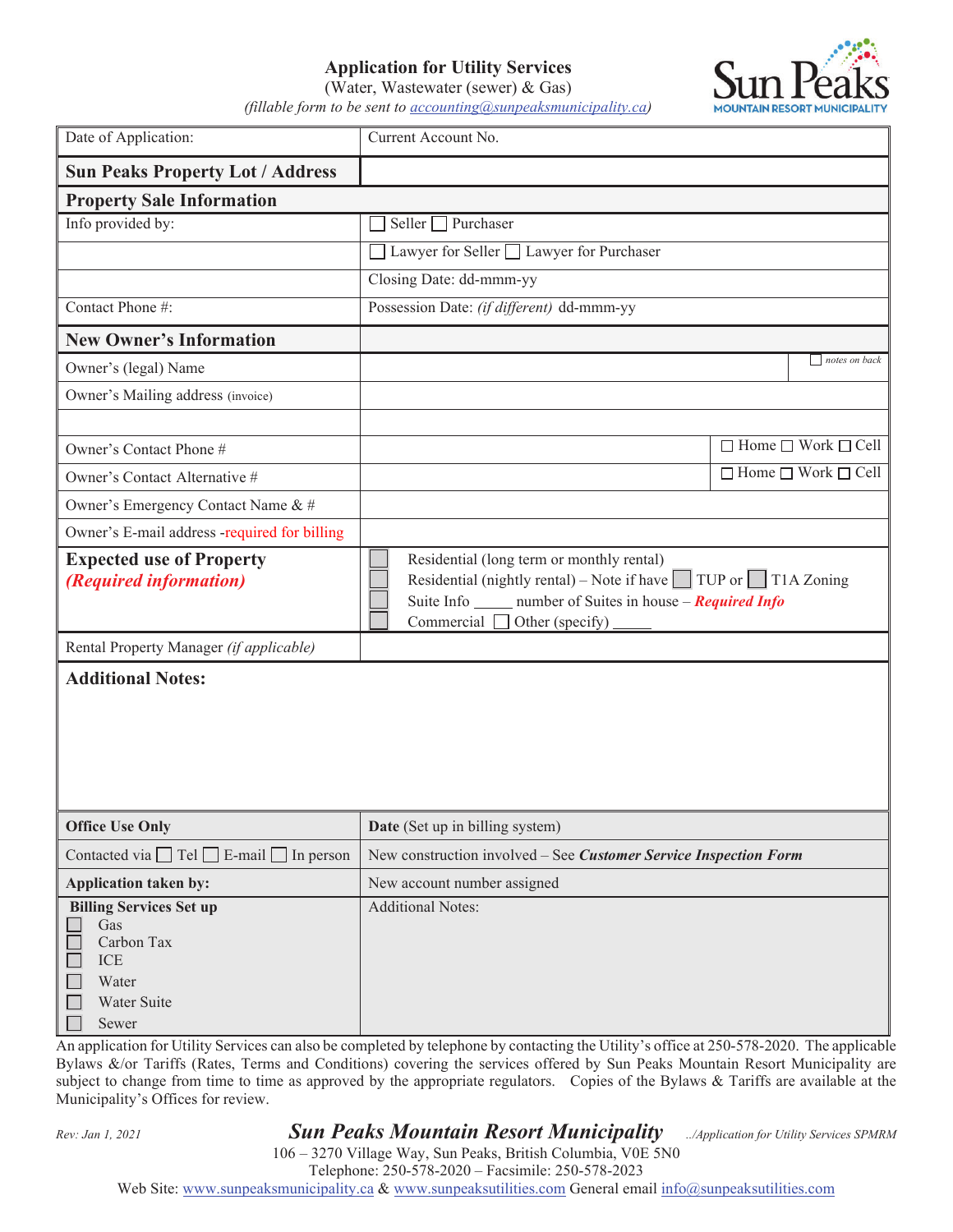(Water, Wastewater (sewer) & Gas)

*(fillable form to be sent to accounting@sunpeaksmunicipality.ca)*



## **Overview of Service Connection & Usage Fees Schedule as of February 1, 2020**

The following is a general guideline for Sun Peaks' List of Service Fees and are based on current posted rates and tariffs. Please note that the rates, terms & conditions for service are subject to change from time to time. For more detailed information, please contact the Utilities Offices at 250-578-2020 or visit the Utilities' office at 106 – 3270 Village Way, Sun Peaks, BC, V0E 5N0.

*Please note that all utility services must be applied for and approved prior to any connections being performed*.

|                                                           |                                                                                          | <b>Account Activation and</b><br><b>Connection Fee Schedule<sup>1</sup></b>                                                                                                                          | <b>Monthly Rates</b>                                                                                                                                                                                                                                                                                                                                       |
|-----------------------------------------------------------|------------------------------------------------------------------------------------------|------------------------------------------------------------------------------------------------------------------------------------------------------------------------------------------------------|------------------------------------------------------------------------------------------------------------------------------------------------------------------------------------------------------------------------------------------------------------------------------------------------------------------------------------------------------------|
| <b>Inspections</b>                                        | Pre-construction Meeting                                                                 | No charge for initial meeting                                                                                                                                                                        | N/A                                                                                                                                                                                                                                                                                                                                                        |
|                                                           | Underground utilities<br>location services                                               | Please contact BC One Call by going to<br>www.bc1c.ca (24 hrs per day) or calling<br>800-474-6886 (3 workdays' notice req'd)                                                                         | No charge to caller for maps. Please arrange<br>to have a on-site location company mark out<br>you utilities to avoid any damages.                                                                                                                                                                                                                         |
| Water<br>(metered)                                        | Temporary Fire Hydrant<br>use                                                            | Unmetered Rate - \$1,500.00 /day<br>Metered Rate - $$1,000$ /day for $1st - 5$<br>days plus usage at \$2.42/cu meter                                                                                 | N/A                                                                                                                                                                                                                                                                                                                                                        |
| (rates effective<br>Feb 1, 2020)                          | Vacant Lot (undeveloped<br>properties only)                                              | N/A<br>SFEU=Single Family Equivalent Unit                                                                                                                                                            | \$453.00/year (single family)<br>\$70.50/bed unit/year (multi)                                                                                                                                                                                                                                                                                             |
|                                                           | Residential, Lodging &<br>Commercial<br>(see Tariff for details)                         | Administration Fee  \$25.00<br>Inspection Fee \$50.00<br>Connection Fee <sup>3</sup><br>for a single-family home  \$300.00<br>for a multi-family or others  \$50.00<br>per bed unit (for all others) | <b>Basic Monthly Charge of \$24.90 per</b><br>SFEU <sup>2</sup> or \$24.90 per Single Family Main<br>Dwelling & \$12.45 per Suite<br>Plus Monthly Usage <sup>3</sup> @ Tier $1 - $2.42/m^3$<br>up to 21 m <sup>3</sup> water used. Tier $2-\$3.15/m^3$<br>from 22 to 27 m <sup>3</sup> & Tier 3-\$4.10/m <sup>3</sup> 27 m <sup>3</sup> +                  |
| Wastewater<br>(Sewer)<br>(rates effective<br>Feb 1, 2020) | Residential, Lodging &<br>Commercial                                                     | Administration Fee  \$25.00<br>Turn On Fee  \$50.00<br>Connection fee <sup>4</sup><br>for a single-family home  \$300.00<br>for a multi-family or others  \$50.00<br>per bed unit (for all others)   | <b>Basic Monthly Charge of \$19.54 per</b><br>SFEU <sup>2</sup> or \$19.54 per Single Family Main<br>Dwelling & \$10.75 per Suite<br>Plus Monthly Usage <sup>3</sup> @ Tier 1-\$3.54/m <sup>3</sup><br>up to 21 m <sup>3</sup> water used. Tier 2-\$4.60/m <sup>3</sup><br>from 22 to 27 m <sup>3</sup> & Tier 3–\$5.98/m <sup>3</sup> 27 m <sup>3</sup> + |
|                                                           | Vacant Lot (undeveloped<br>properties only)                                              | N/A                                                                                                                                                                                                  | \$376.75/year (single family)<br>\$62.79/bed unit/year (multi)                                                                                                                                                                                                                                                                                             |
| Gas                                                       | Residential & Multi-Family<br>Please contact the office for<br>multi-meter quote         | New Account Fee \$85.00<br>Single Service Line Tie In & Single<br>Meter Set is \$2,508.00                                                                                                            | Basic Charge: \$18/month<br>Delivery: \$2.8175/gigajoule<br>Commodity: \$11.13/gigajoule                                                                                                                                                                                                                                                                   |
| (rates effective<br>Jan 1, 2021)                          | Small Commercial                                                                         | Account Activation Fee \$85.00<br>Quoted individually, depending gas<br>supply demand                                                                                                                | Basic Charge: \$30/month<br>Delivery: \$2.8175/gigajoule<br>Commodity: \$11.13/gigajoule                                                                                                                                                                                                                                                                   |
|                                                           | Large Commercial                                                                         | Account Activation Fee \$85.00<br>Quoted individually, depending gas<br>supply demand                                                                                                                | Basic Charge: \$120/month<br>Delivery: \$3.3175/gigajoule<br>Commodity: \$11.13/gigajoule                                                                                                                                                                                                                                                                  |
| <b>Backflow</b><br><b>Prevention</b><br><b>Report</b>     | Required prior to receiving<br>a Utilities' Final Inspection<br>Certificate or annually. | No charge for Assessment. \$25.00 per<br>device tested and report filed. Charged<br>annually. <sup>5</sup>                                                                                           | No charge for Assessment. \$25.00 per<br>device tested and report filed. Charged<br>annually. <sup>5</sup>                                                                                                                                                                                                                                                 |

All prices quoted are subject to change and applicable taxes. Please note that the bylaws covering rates, terms & conditions for service are subject to change from time to time and will be considered to override any information or prices quoted in this document.

*Rev: Jan 1, 2021 Sun Peaks Mountain Resort Municipality ../Application for Utility Services SPMRM*

106 – 3270 Village Way, Sun Peaks, British Columbia, V0E 5N0

Telephone: 250-578-2020 – Facsimile: 250-578-2023

Web Site: www.sunpeaksmunicipality.ca & www.sunpeaksutilities.com General email info@sunpeaksutilities.com

<sup>&</sup>lt;sup>2</sup> SFEU = Single Family Equivalent Unit to equate to 6 Bed Units, each bed unit equivalent is 25 square meters

<sup>&</sup>lt;sup>3</sup> Tier Rates usage is calculated based on a single family or SFEU using no more than 21 cubic meters of water per month.

<sup>&</sup>lt;sup>4</sup> Connection fees collected at the time of building permit and will be used to provide funding for replacement reserves for the water and wastewater systems and would be in addition to Direct Cost Charges that may also be applicable.

<sup>&</sup>lt;sup>5</sup> Residential units may only require filing an annual Backflow Prevention Report if the property is connected to an irrigation or non-potable in-floor heating system. Other non-potable devices may also require a back flow prevention device.